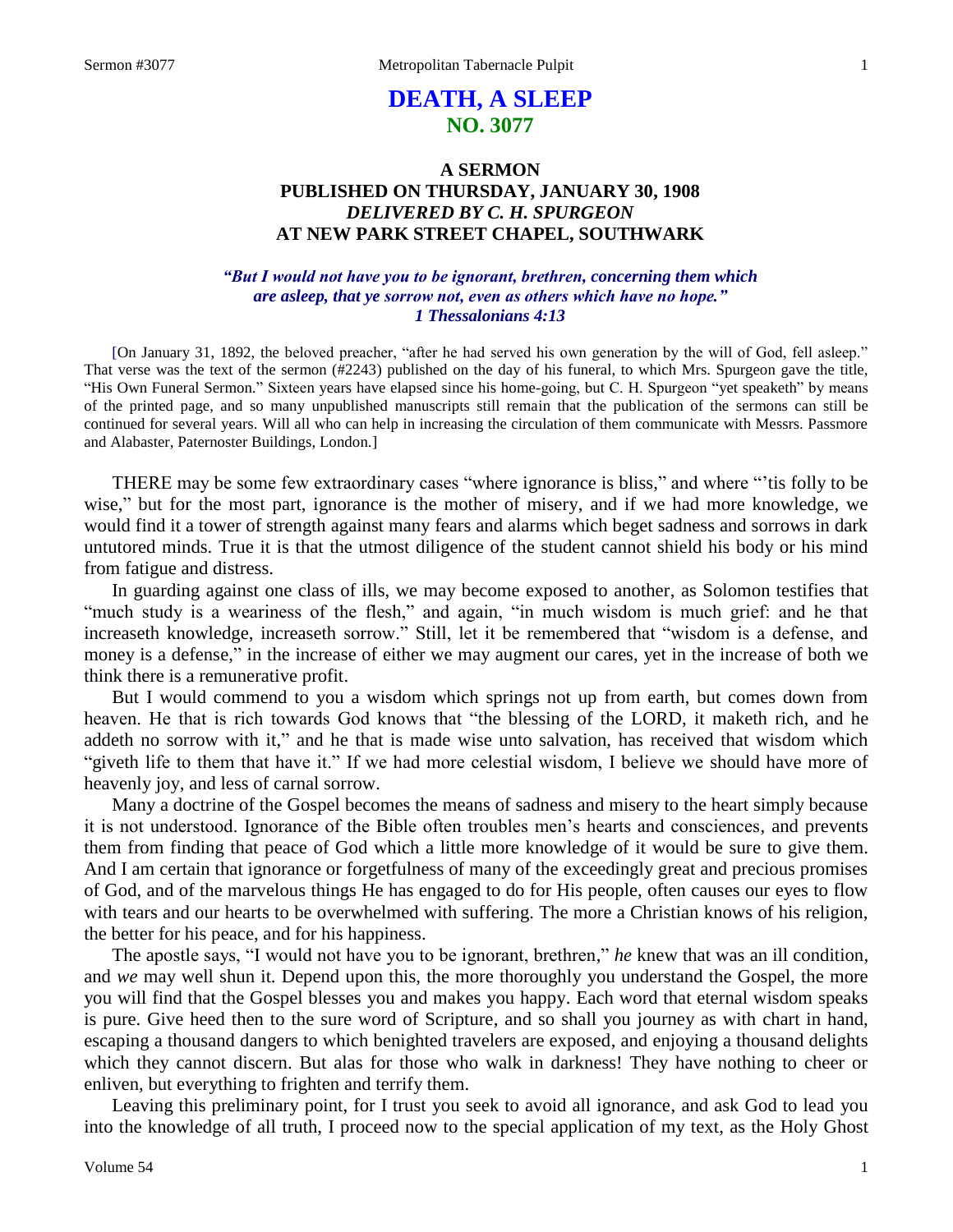has designed to place a lamp in the sepulcher, where darkness was wont to hold an undisputed sway. And here we have, first, *an affecting metaphor—*a metaphor for death, "them which are asleep." Secondly, there is *a solemn distinction.* There are some that die without hope, and there are others for whom we sorrow not as for them that are without hope, and then thirdly, there is *a very gentle exhortation*—not to sorrow for those who sleep in Jesus, "even as others which have no hope."

**I.** So, in the first place, here is A MOST AFFECTING SIMILE, "them which are asleep."

Scripture continually uses the term "sleep" to express death. Our Savior did so, He said, "Our friend Lazarus sleepeth," and so well, with such an evident and appropriate truthfulness, did He describe death as being a sleep, that His disciples mistook the sense of His words, and said, "Lord, if he sleep, he shall do well." But Jesus spoke not of the transient sleep of the weary, but of the deep slumber of death, and very frequently, even in the Old Testament, you find it said that certain persons "slept with their fathers; and were buried in a sepulchre."

Nor did they count that sleep a hopeless end of life, but as David said, "I shall be satisfied, when I awake, with thy likeness," they expected to awake from that slumber into which they believed death did cast their bodies. In the New Testament the same emblem is continually used, and it is very pleasant to remember that in the old catacombs of Rome, where the bodies of many saints were buried, it is continually found inscribed on their graves, "She sleeps," "He sleeps in Jesus," "He shall wake up one day," and similar epitaphs, which mark the firm belief of Christians that sleep was a very fine and beautiful picture of death.

Allow me to guard against an evil supposition that may spring up here. When death is called a sleep, it is not because the soul sleeps, that, we are told by Holy Scripture, rises at once to heaven. The soul of the saint is found at once before the throne of God. It is the body which is said to sleep. The soul sleeps not, absent from the body, it is present with the Lord, it stretches its wings, and flies away up to yonder realm of joy, and there, reveling in delight, bathing itself in bliss, it finds a rest from the turmoil of earth infinitely better than any rest in sleep. It is the body, then, that sleeps, and the body only. I will try and tell you why we think the metaphor is used of the sleep of the body.

In the first place, because *sleep is a suspension of the faculties, but not a destruction of the body.*  When we see anyone naturally asleep, we believe that body will wake up again. We do not suppose that those eyes will be sealed up in perpetual darkness, that those bones and that flesh will lie dormant, never more to feel the consciousness of being, or stir with the impulse of life. No, we expect to see the functions of life resumed, the eyelids open to admit the cheering rays of light, and the limbs to become again exercised with activity.

So, when we bury our dead in their graves, we are taught to believe that they are asleep. Our faith, (which is warranted by the Word of God), discerns in the corruption of death a suspension of the powers of the body rather than an annihilation of the matter itself. The earthly house of this tabernacle must be dissolved, but it cannot be destroyed. Though the bones be scattered to the four winds of heaven, yet at the call of the Lord God, they shall come together again, bone to bone. Though the eyes be first glazed, and then devoured from their sockets, they shall be surely restored, that each saint in his own flesh may see God.

In this confidence we deposit the body of each departed saint in the grave as in a bed. We doubt not that God will guard the dust of the precious sons and daughters of Zion. We believe that in the resurrection, there shall be a perfect identity of the body. You may call it unphilosophical if you please, but you cannot show me that it is unbiblical. Science cannot demonstrate it, you say, but then science cannot disprove it. Reason stands abashed, while Revelation lifts her trumpet-tongue and exclaims, "Behold, I shew you a mystery; we shall not all sleep, but we shall all be changed, in a moment, in the twinkling of an eye, at the last trumpet: for the trumpet shall sound, and the dead shall be raised incorruptible."

Look not, then, on the corpse of your brother or your sister in Christ, beloved, to take an eternal farewell. Say rather, "When I stretch myself on my couch at night, I *hope* to wake at the first call of the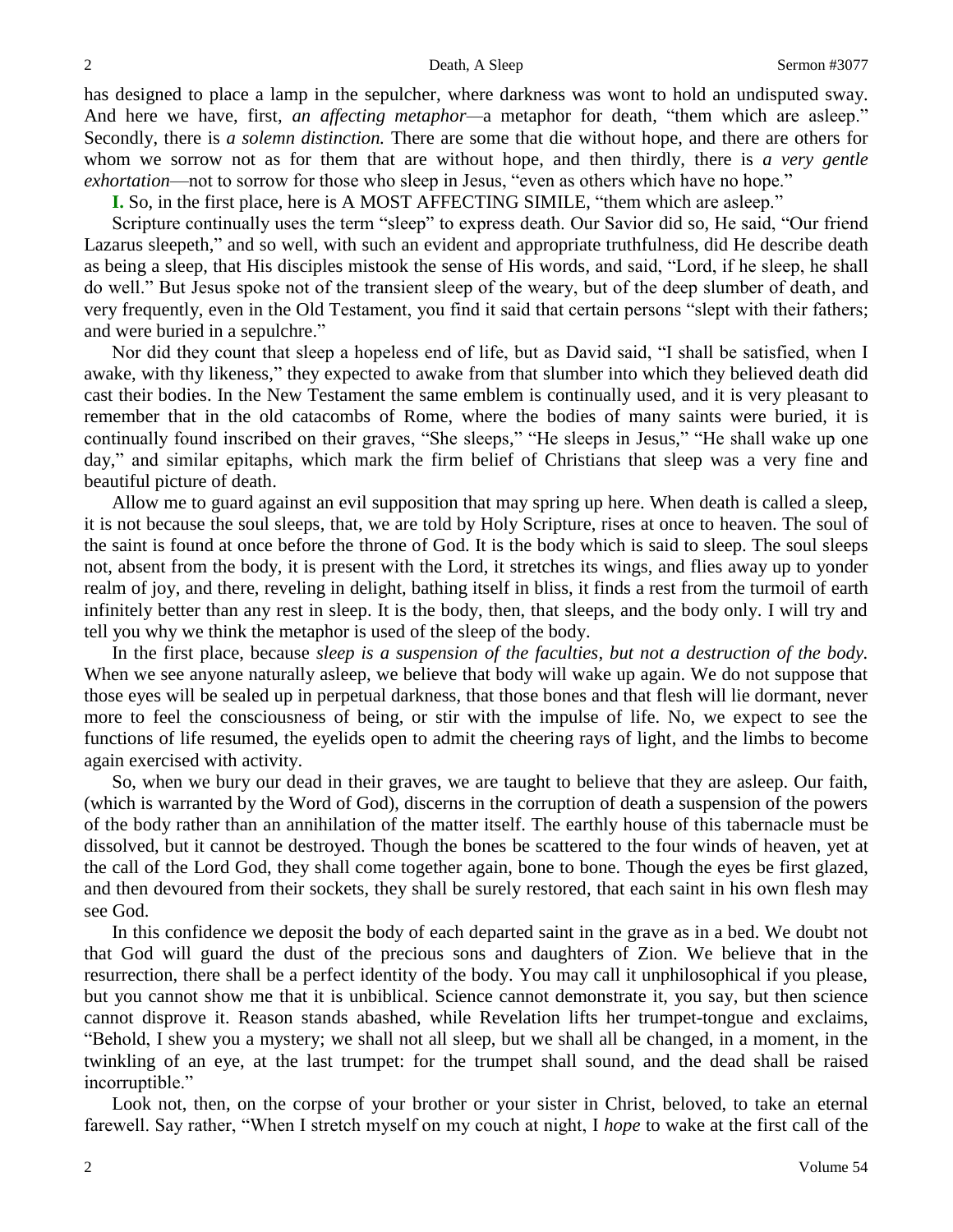#### Sermon #3077 Death, A Sleep 3

busy morn. But I not only hope, I *am sure* that this sleeping heir of immortality shall awake from the sound slumbers of his sepulchral repose at the dawn of the heavenly Bridegroom's appearing." "Ah!" says one, "'twas but an hour or two ago I was in the closed chamber where my little baby is laid out, I lifted the coffin lid, and looked at its dear little placid face, and I can quite believe what you say—death is a sleep—it seemed just like it." "Nay," says another, "it was only yesterday that I was in a London graveyard, appalled with the sight of skulls and bare, disjointed bones, and I can never look upon death in the way you represent."

Now then, my friends, mark this well, for I can give one reply to you both—it is not by the exercise of your sense, but by the exercise of your faith, that you are to get this blessed hope. You might bitterly gaze on the face of the dead long enough before you would catch a symptom of returning life, you might grope about in the dark damp vault long enough before a ray of light would show you an avenue by which the captives can be liberated from their gloomy cells. No, no, you must visit the tomb of Jesus, you must go and "see the place where the Lord lay," then you will soon perceive how the stone is rolled away, and how to rise again is made possible and certain too.

Moreover, *the term "sleep" is beautifully used to express the quiet of the body.* It rests from labor. Look on the sleeper. He has been weary, he has toiled all day long, but there is no weariness now. He breathes softly, sometimes a dream may disturb him, but he is not weary, he is resting in the unconsciousness of slumber.

It is often pleasing to look upon the face of a weary sleeper. Have you never passed along a country lane, and there by the roadside, seen the harvestman as he is resting awhile from his toils, lying down upon the bank? What a heavy sleep he has, and what a blessed smile there is on his countenance while he is enjoying that rest!

Such is the natural sleep of the body, whence comes the metaphor of my text, and is not this sleep of death a resting after toil? The poor limbs are weary, they are now stretched in the grave, and covered over with the green sod, that they may not hear the noise above their heads, nor be disturbed by the busy din. They are put in their quiet abodes, down deep there in the earth, that none may alarm them, and now let the cannon roar over their tomb, let the thunder shake the sky, let the lightning flash, no sight nor sound can startle them, or cause them dreams.

In such still chambers of retirement, their troubles are now over. "There the wicked cease from troubling; and there the weary be at rest." The body has gone through its battle, the warrior sleeps, the conqueror rests, his brow shall soon be decked with laurels, the very brow which now slumbers in the tomb awhile shall yet rise again to wear the crown of everlasting life, but now it rests awhile till the preparations are complete for the triumphant entry into the kingdom of God, when Christ shall come to receive body and soul into their everlasting resting place.

Note again, *sleep is used as a figure for death, to show us the entire unconcern which the dead feel concerning anything which is going on below.* The sleeper knows nothing of what is doing. The thief may be in the house, but he knows it not; there is a storm, but he slumbers, and knows no terror; there may happen a thousand accidents abroad, or even in the chamber where he rests, but so long as sleep can hold him fast, he shall be entirely unconcerned about them, and shall not notice them.

And such, beloved, is the case with the dead. Their bodies, at least, are entirely free from concern. Empires may totter, kingdoms fall, and mighty revolutions shake the world, but none of these things will—

## *"Ever make their hearts ache, or Break the spell of their profound repose."*

There may be a falling away, a backsliding in the church, but the minster in the grave wots it not, the tongue of Wickliffe shall not move with stern rebuke, the eye of Knox shall not flash with indignation. Yea, and each bodily organ through which the mind was wont to reveal itself is now closed, "So man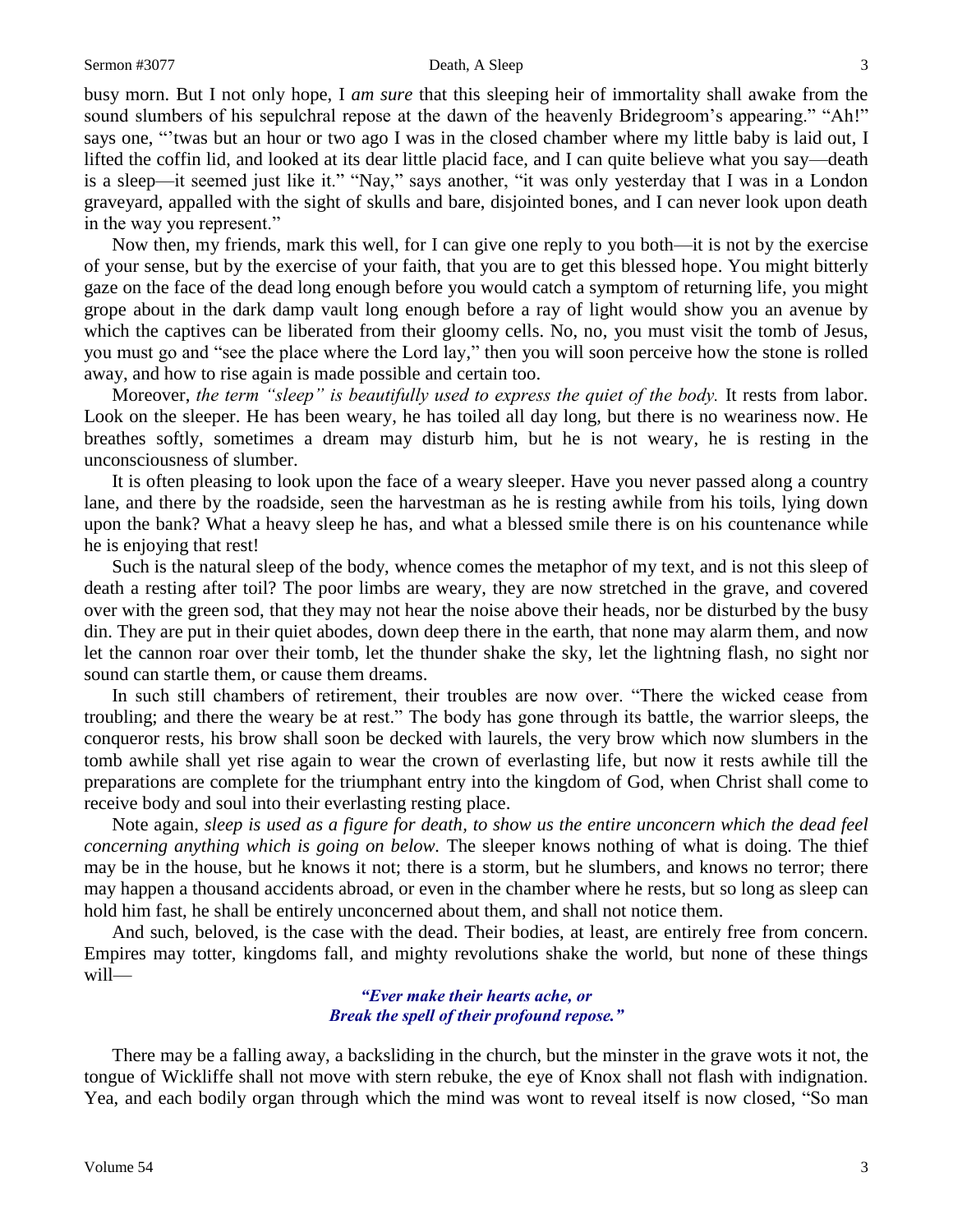lieth down, and riseth not: till the heavens be no more, they shall not awake, nor be raised out of their sleep."

There is a yet sweeter view of this metaphor which I will now point out to you. *Sleep,* you know, *is a means of refreshment,* by the recruiting of our exhausted strength to fit us for a fresh exercise of our faculties when we awake. Such, too, is death. The sleep of death is requisite as a preparation for heaven, so far as the body is concerned. The soul must be prepared by a blessed change wrought upon it in this time-state, but the body awaits its full redemption until the resurrection. Though I may not follow the metaphor in the process by which the change is wrought, I can believe it will quite hold good in the result.

The refreshing of the body is of course gradually brought about during the hours of sleep, just as changes are successively going on in the grain of wheat that falls into the ground and dies. The awaking of the one, and the sprouting of the other, in health and vigor, result from causes that take place in the interval. But I am not prepared to say that it is exactly so with the sleeping dust of man's earthly tabernacle.

The greedy worm that devours it, the general corruption that preys upon it, and the foul earth with which it mingles, may consume that which is corruptible, but these can have no power to refine the nature, or to produce the glorious likeness to be borne by the saints. You must always guard against straining a figure, especially when, by so doing, you would make it contradict the plain didactic teachings of the Scriptures.

We do not look down into the grave as if it were a refining pot to purify our nature, or a bath in which the garments of mortality are to be cleansed, but we look upward to heaven, from whence the Savior shall come, "our Lord Jesus Christ, who shall change our vile body, that it may be fashioned like unto his glorious body, according to the working whereby he is able even to subdue all things unto himself."

Once more, there is a very precious word in connection with this sleep which we must not overlook. At the fourteenth verse it says that they "sleep in Jesus." Sweet thought! This teaches us that death does not dissolve the union which subsists between the believer and Christ. When the body dies, it does not cease to be a part of Christ! "Know ye not that your bodies are the members of Christ?" said the apostle to those who were still living in the world, and now, as to those whose earthly course is done, our departed friends "sleep in Jesus," they are as much in Christ now as they were when upon earth, and their bodies, which were precious to the Lord, and preserved as the apple of His eye, are as precious to Him now as they ever were.

It was once their delight to have communion with Jesus in *His* death and resurrection, as knowing themselves one with Him when He died and rose again, and not less surely did Jesus hold fellowship with them in *their* death, making Himself known to them when they endured their last struggle. How often have we seen the eye brighten up with an almost supernatural brilliance just before it was closed on all beneath the skies! How often have we seen the hand raised with the parting expression of triumph, and then laid motionless by the side! How often has the presence of the Beloved sustained the frail tenement of the expiring Christian till he has defied death "to quench his immortality, or shake his trust in God!"

And mark how the saints in Jesus, when their bodies sleep in peace, have perpetual fellowship with Him—ay, better fellowship than we can enjoy. We have but the transitory glimpse of His face, they gaze upon it every moment. We see Him "through a glass, darkly," they behold Him "face to face." We sip of the brook by the way, they plunge into the very ocean of unbounded love. We look up sometimes, and see our Father smile, look whenever they may, His face is always full of smiles for them. We get some drops of comfort, but they get the honeycomb itself. They have their cup filled with new wine, running over with perennial, unalloyed delights. They are full of peace and joy forever. They "sleep in Jesus."

Beloved, such a description of death makes us wish to sleep too. O Lord, let us go to sleep with the departed! O happy hour when a clod of the valley shall be our pillow! Though it is so hard, we shall not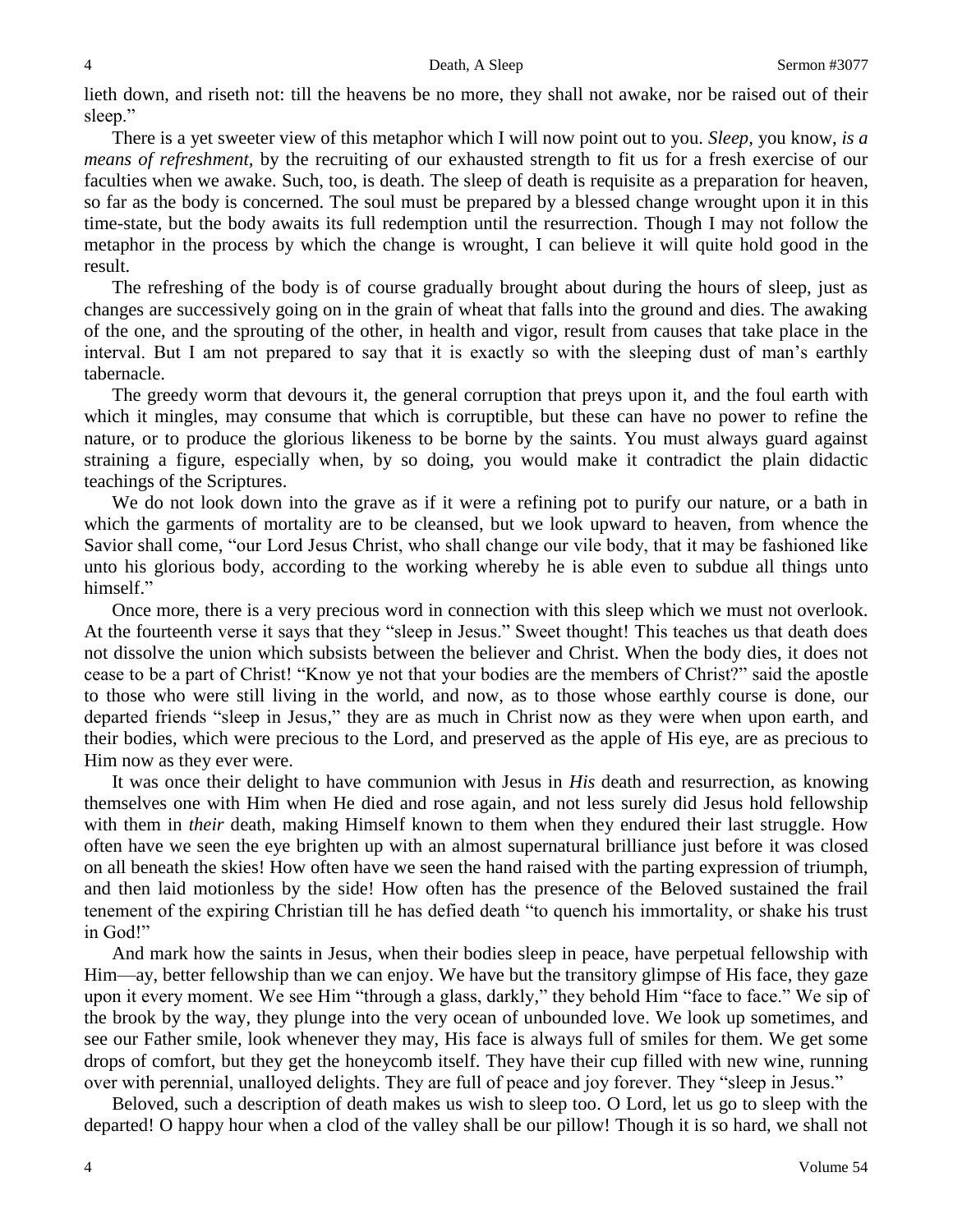#### Sermon #3077 Death, A Sleep 5

be affected by it. Happy hour, when earth shall be our bed! Cold shall be the clay, but we shall not know it, we shall slumber, and we shall rest. The worm shall hold carnival within our bones, and corruption shall riot o'er our frame, but we shall not feel it. Corruption can but feed on the corruptible, mortality can but prey upon the mortal.

Oh, let me rest! Come, night, and let me slumber! Come, my last hour! Let me bow myself upon the bed! Come, death, oh, come lightly to my couch! Ay, strike if you will, but your stroke is the loving touch that makes my body slumber! Happy, happy, they who die in the Lord!

**II.** Now, secondly, here is A SOLEMN DISTINCTION.

All men die, but all men die not alike. There are two sorts of death. I speak not now of the inferior animals, of them we never read in Scripture that they sleep, but I speak of MAN, concerning whom it is certain that "there shall be a resurrection of the dead, both of the just and unjust." There is the death of the righteous, which is peaceful, happy, and joyous beyond expression! in its future consequences, there is, moreover, the death of the wicked, sad in itself, but doleful indeed in its inevitable results throughout a dread eternity.

Come, then, beloved, let us consider this distinction. There are some, we must infer from this text, for whom we can sorrow as those for whom we have no hope, while there are others, for whom we are told we may not thus sorrow, concerning their death we have every hope and every joy.

Turning for a moment to the heathen nations, we do not wonder that there is a great deal of grief expressed at their funerals, that they hire women who pluck their hair, make hideous noises, and distress their bodies with all kinds of unnatural contortions in order to express the utmost agony, while the relatives and friends cover themselves with sackcloth and ashes, and spend their time in weeping and wailing and lamentations. We do not wonder that such customs should prevail, and be handed down among those who have no knowledge of a resurrection. They suppose that when the body is consigned to the tomb, they shall never see it again, so we do not marvel that they should cry—

> *"Weep for the dead, and bewail her; Weep for the dead, and bewail her; She is gone; she is gone; We shall see her no more— Weep for the dead, and bewail her!"*

You see, there is no hope in their case to mitigate their woe, but in a nominally Christian land, although we are persuaded that all men will have a resurrection, yet how many die of whom we have no hope! I mean to say, we have, in the first place, no hope of ever meeting them again. We frequently sing in our Sunday school—our little children sing—

> *"Oh, that will be joyful, Joyful, joyful! When we meet to part no more!"*

But there is another side to that truth—

*"Oh, that will be doleful, Doleful, doleful! When we part to meet no more!"*

When our wicked friends die, if we are righteous, we must remember that we shall never meet them again. We may behold them, but it will be a hideous sight, we may see them as Lazarus saw the rich man in hell, we may behold them with the great gulf fixed between us, but remember that the last shake of the hand with an ungodly relative is an everlasting farewell, that last whisper of sympathy on the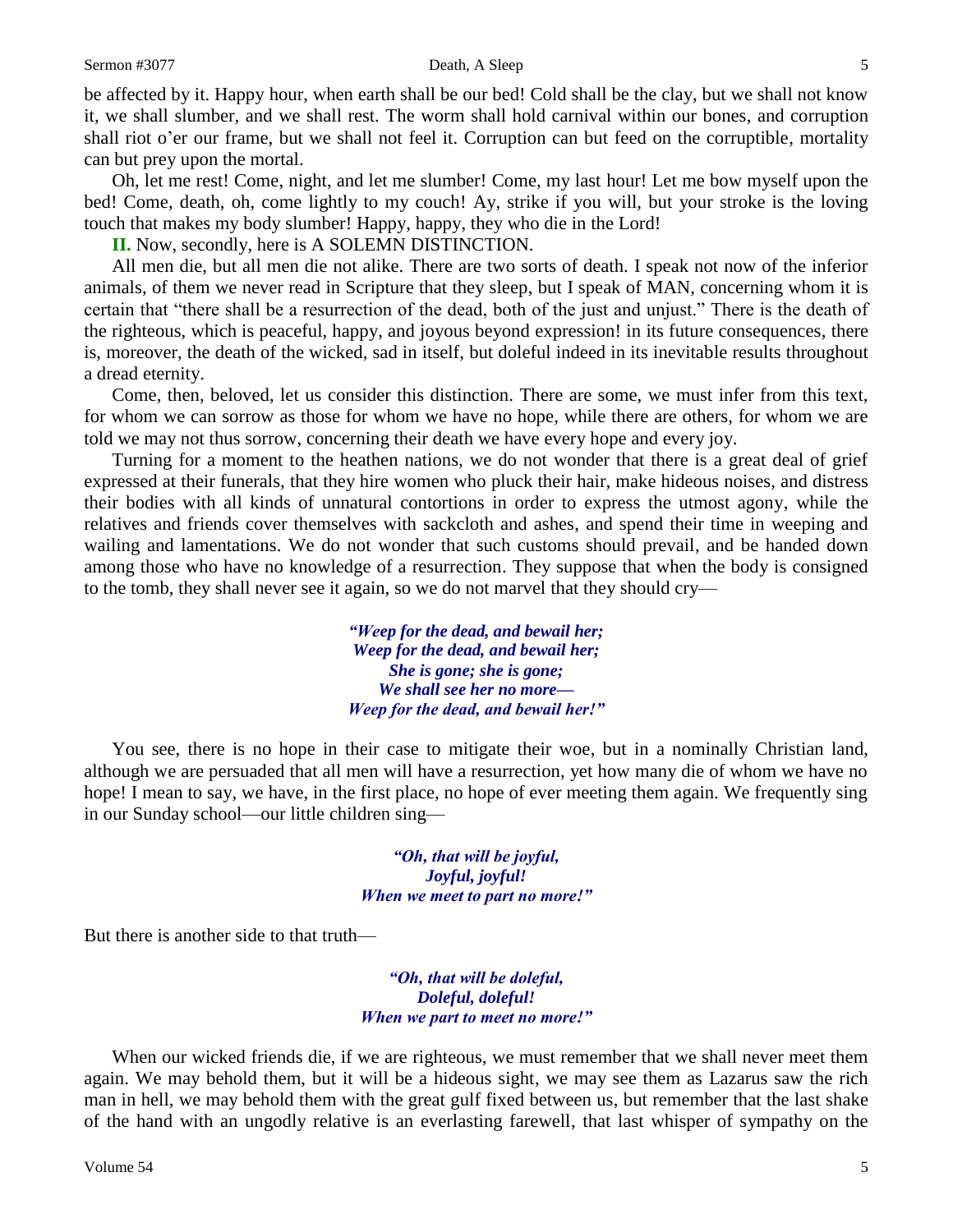dying bed is indeed final, we shall never address them with another soft word of comfort, never again shall we call them friends, we are sundered now forever. Death, like some mighty earthquake, shakes two hearts apart, which seemed to be indissolubly united, and a great gulf of fire and wrath shall separate them. One in heaven, and the other in hell—they shall never meet again, there is no hope of it.

Some of you we could not bear to lose, yet, if you fall asleep, we shall with holy assurance consign you to your grave and say, "Lord, we thank Thee that it has pleased Thee to take to Thyself our beloved brother," yet, alas, there are many here—oh! we pray God that they may not die, for we know we should never see them again in peace, and joy, and happiness.

There are some of you, now within the reach of my voice—judge ye of whom I speak—concerning whom, if you were now to depart, we might say, as David did, "O my son, my son, Absalom! would God I had died for thee, O Absalom, Absalom, my son, my son!" If you were now to depart, we might indeed take up a very bitter cry, we might ask the owl and the bittern, with their dismal hootings, to assist our lamentations, we should have need to weep for you, not because your bodies were dead, but because your *souls* were cast away into unutterable torment.

O sirs, if some of you were to die, it would be your mother's grief, for she would bitterly reflect that you were gnashing your teeth in fell despair, she would recollect that you were beyond the reach of prayer, cast away from all hope and from all refuge, that she could never see you more—her destiny to be forever with her Lord in heaven, but your doom to be forever shut out!

Young men and women, ay, and all of you who have had pious friends who have gone before, would you not like to meet them before the eternal throne? Can you bear the dread thought, that you are separated from some of them forever, because you are not the Lord's children, neither do you seek the things that belong to your peace? I think you wish to meet them there, do you not? But you never shall, except you tread the steps they trod, and walk the road they loved.

If your hearts are not towards Jesus, if your souls are not given to Him, how can you—for if your way is not the same, your end must differ. You shall not meet at the goal of heaven, unless you meet at the wicket gate on earth, enter in by the strait gate, and go along the strait and narrow road.

Oh, if some of you were about to die, your minister would have to go to your bedside and say, "Adieu, I shall never see you more," and were you to look up, and say, "what, sir—no more?" he might answer, "I have seen you many a time in God's house, we have sung together, we have prayed together, we have worshipped together in the same sanctuary, but it is all over now, I shall never see you more!" "What, never, Minister? Never hear your voice again?" "No, never, unless you are in Christ now, farewell forever!"

O poor soul, what a sorrowful thing to shake hands forever, to bid good-bye forever—one to descend to endless flames, and the other to mount to realms of everlasting bliss! We may, indeed, sorrow for them, if we have no hope of ever meeting them again.

But we should not grieve so much about not meeting them again, if we knew that they were happy, even though we should never see them, but then, for those who die without Christ, we sorrow because we have no hope that they have any happiness. Or even if they were now in misery, and we might cherish the thought that they would one day escape, we should not then sorrow for them, as those that have no hope.

But alas! we recollect that our lost friends are lost forever, we recollect that there is no shadow of a hope for them, when the iron gate of hell is once closed upon them, it shall never be unbarred again, to give them free exit, when once shut up within those walls of sweltering flame which girdle the fiery gulf, there is no possibility of flight, we recollect that they have "forever" stamped upon their chains, "forever" carved in deep lines of despair upon their hearts.

It is the hell of hell that everything there lasts forever. Here, time wears away our griefs, and blunts the keen edge of sorrow, but there, time never mitigates the woe. Here, the sympathy of loving kindred, in the midst of sickness or suffering, can alleviate our pain, but there, the mutual upbraidings and reproaches of fellow sinners give fresh stings to torment too dreadful to be endured. Here, too, when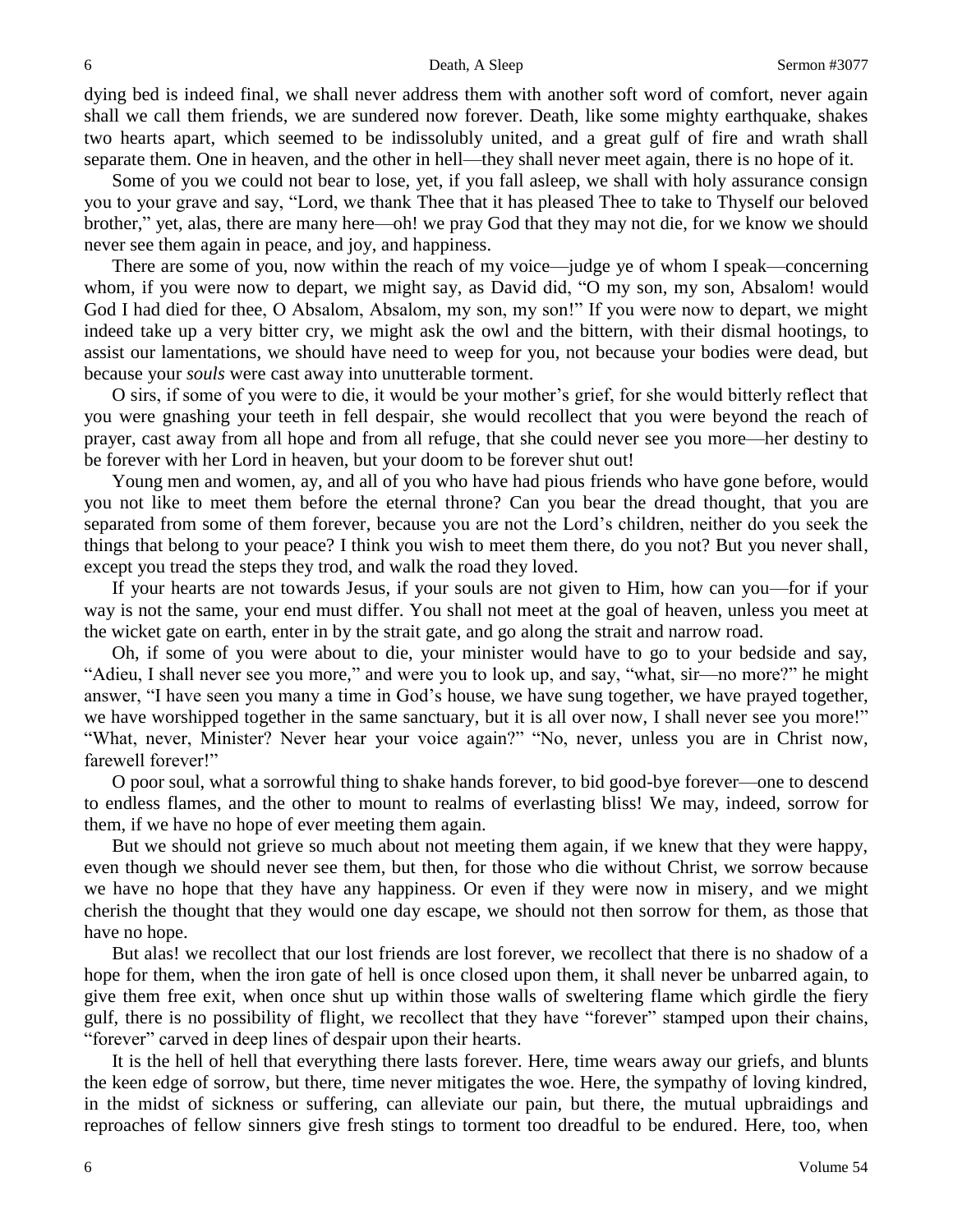### Sermon #3077 Death, A Sleep 7

nature's last palliative shall fail, to die may be a happy release, a man can count the weary hours till death shall give him rest, but oh! remember, there is no death in hell, death, which is a monster on earth, would be an angel in hell. But the terrible reality is this, "Their worm dieth not, and the fire is not quenched."

Must we go one step further? It is terrible work to deliver these warnings, but it would be more terrible still to hide any truth, however bitter. When we have uttered a pitiful lament for heathen nations, and when we have spoken with deeper emotion of the profane, the profligate, and the despisers of God, we have not done. These have not the semblance of peace in their own breasts.

But alas! alas! there are many who die in the delusion of a false peace. What avails it that they uttered pious sentiments with their lips if their hearts were not changed? What though they received "the bread and wine" in nature's extremity? Will the sacramental opiate serve them, instead of the inward witness of reconciliation to God? Oh, hear this, you that are at ease, listen, all you whose religion stands in outward forms, "Like sheep they are laid in the grave; death shall feed on them; and the upright shall have dominion over them in the morning." I confess to you that the metaphor which charms me in the one case appalls me in the other, so great is the distinction among the sleepers.

Look at the man who has sought to be justified by the works of the law, or in some way perverted the Gospel of Christ. With a fatal lull of conscience he nestles down securely. "As when an hungry man dreameth, and, behold, he eateth; but he awaketh, and his soul is empty: or as when a thirsty man dreameth, and, behold, he drinketh; but he awaketh, and, behold, he is faint, and his soul hath appetite." He sleeps the deep sleep of death, prepared, as he supposes, to meet the judge. When he awakes, the spell shall be dissolved. The terrible sentence, "Depart," awaits him.

O beloved, I tremble to think that a man may go up with jaunty step to the threshold of heaven only to be cast down to the nethermost pit! As you stand among the graves of your departed friends, I beseech you to examine yourselves. Only as you can say, "To me to live is Christ," have you a right to add, "and to die is gain."

But now there is the case of the Christian. Is it not matter for consolation and holy joy, with some of us, that concerning beloved friends of ours who now sleep quietly in their graves, we have not to sorrow as those who have no hope? The death of the saints is precious in the sight of the Lord. On their account we have cause rather to rejoice than to weep.

And why? Because we hope that they are safely housed in heaven, yea, more, we have the firm persuasion that already their redeemed spirits have flown up to the eternal throne. We believe that they are at this moment joining in the hallelujahs of paradise, feasting on the fruits of the tree of life, and walking by the side of the river, the streams whereof make glad the heavenly city of our God. We know they are supremely blessed, we think of them as glorified spirits above, who are "forever with the Lord."

We have that hope, and then we have another hope concerning them—we hope that, though we have buried them, they shall rise again. In the verse following our text it is written, "Them also who sleep in Jesus will God bring with him." We rejoice that not only do "they rest from their labours, and their works do follow them," but that after they have rested a little while, their bodies shall rise again. We know that their Redeemer lives, and we are certain that He will, at the latter day, stand upon the earth, and that they shall stand on the earth with Him.

We rejoice that the dead in Christ shall rise first—that they shall come on that day when, "with clouds descending," "He shall come to be glorified in His saints, and to be admired in all them who believe." We look for a day when buried bodies shall be living frames once more, we expect that glazed eyes shall again be radiant with light, we believe that dumb lips shall yet sing, that deaf ears shall yet hear, and that lame feet shall yet leap like the hart.

We are looking for the time when we shall meet the saints in their very bodies, and shall know them too. It is our hope that they shall rise again, and that we shall meet them, and shall know them. I trust you all firmly believe that you will recognize your friends in heaven. I consider the doctrine of the nonrecognition of our friends in heaven a marvelously absurd one, I cannot conceive how there can be any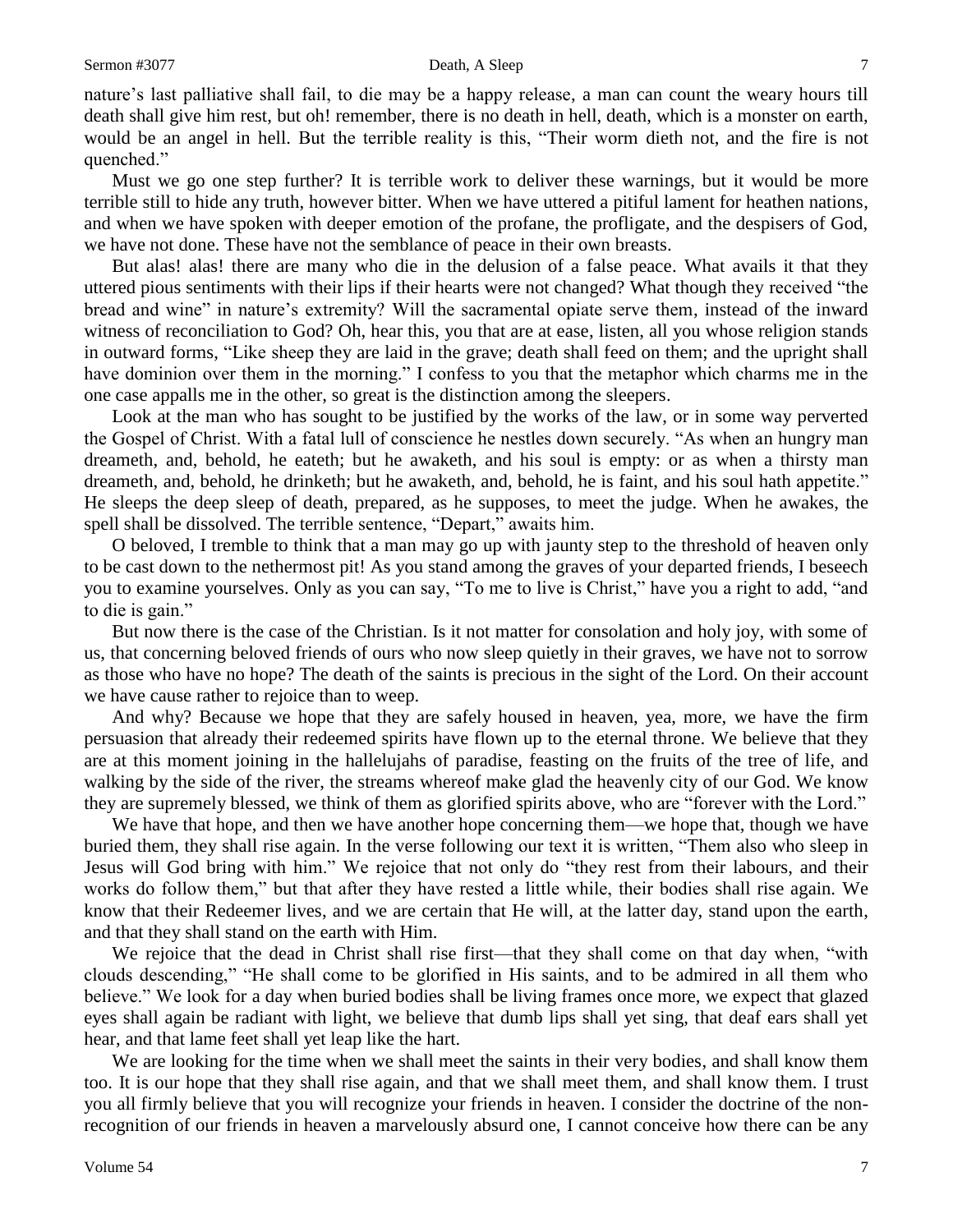communion of saints in heaven unless there be mutual recognition. We could not hold communion with unknown beings, if we knew not who they were, how should we be able to join their company? Moreover, we are told that we shall "sit down with Abraham, Isaac, and Jacob." I suppose we shall know those blessed patriarchs when we sit down with them, and if we know them, there is but one step to the supposition that we shall know all the general assembly.

Moreover, there will be but very little difficulty in discovering them because every seed has its own body, by which we are taught that every body, being different from any other body when sown, will, when it rises in a spiritual fashion, be in like manner different from any other. And although the spiritual body may have none of the lineaments upon its face like we have, and no marks as we have, because it will be far more glorious and splendid, yet it will have so much identity that we, being instructed, shall be able to say of it, "This is the body that sprang from such a seed," just as we recognize the different kinds of corn or flowers that spring from the different kinds of seed that are sown. Take away recognition, and you have taken away, I think, one of the joys of heaven. There seems to me a great deal of heaven's sweetness in the little verse (to quote another of the children's hymns)—

### *"Teachers, too, shall meet above, And our pastors whom we love Shall meet to part no more."*

**III.** And now, in the third place, we have A GENTLE EXHORTATION.

The exhortation here is delicately hinted at—that the sorrow of bereaved Christians for their Christian friends ought not to be at all like the sorrow of unconverted persons for their ungodly relatives. We are not forbidden to sorrow, "Jesus wept." The Gospel does not teach us to be stoics, we ought to weep, for it was intended that the rod should be felt, otherwise we could not "hear the rod, and who hath appointed it."

If we did not feel the stroke when our friends were taken away, we would prove ourselves worse than heathen men and publicans. God's grace does not take away our sensibilities, it only refines them, and in some degree restrains the violence of their expression. Still, there ought to be some difference between the sorrow of the righteous and the sorrow of the wicked.

First, *there should be a difference in its vehemence.* It may be natural to the unbridled passions of an ungodly man, who has lost his wife, to tear his hair, to throw himself upon the bed, to clutch the body, to declare it shall not be buried, to rave through the house cursing God, and saying all manner of hard things of His dispensations, but that would not do for a Christian. He must not murmur. A Christian may stand and weep, he may kiss the dear, cold hand for the last time, and rain showers of tears on the lifeless body, while "pity swells the tide of love."

But God and His religion demand that he should say, after doing this, "The LORD gave, and the LORD hath taken away; blessed be the name of the LORD." He may weep—he ought to, he may sorrow—he ought to, he may wear the habiliments of mourning—God forbid that we should ever believe in any religion which should proscribe our showing some outward signs of sorrow for our friends!—yet we may not, and we must not, weep as others weep, we must not always carry the red and tearful eye, we must not always take with us the face that is downcast and distressed, if we do, the world will say of us that our conduct belies our profession, and our feelings are at variance with our faith.

Again, there is another thing we must never allow to enter into our grief—*the least degree of repining.* A wicked man, when he sorrows for those who are gone without hope, not infrequently murmurs against God, but it is far otherwise with the Christian, he meekly bows his head, and says, "Thy will, O God, be done."

The Christian must still acknowledge the same gracious hand of God, whether it is stretched forth to give or to take away. The language of his faith is, "Though he slay me, yet will I trust in him; though he should take all away, yet will I not repine." I do not say that all Christians are able to maintain such a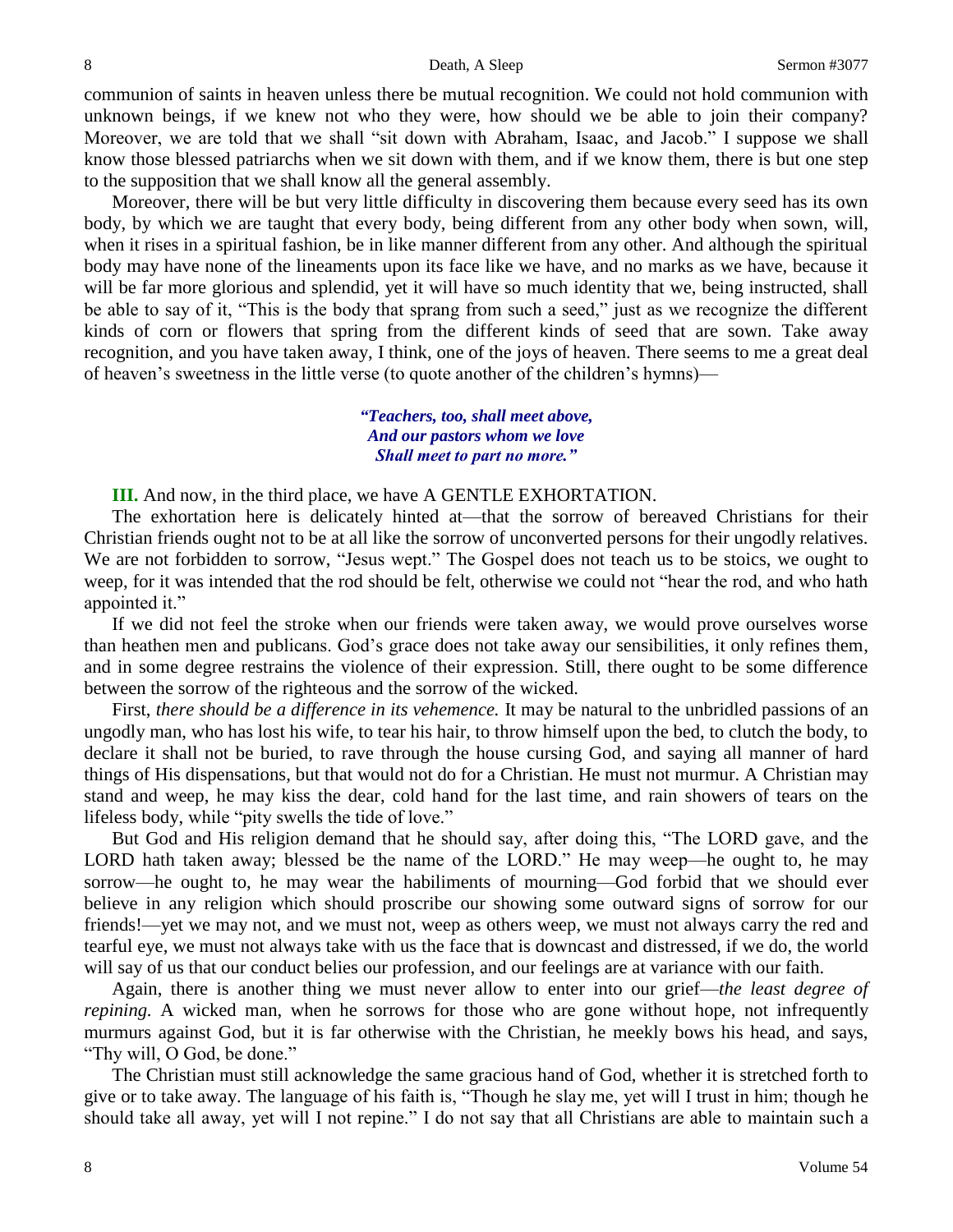cheerful submission of spirit. I only say that they ought, and that such is the tendency of the Christian religion, and if they had more of the Spirit of God within their hearts, that would be their habitual disposition.

We may sorrow, beloved, but not with repining. There must be resignation mixed with the regret. There must be the yielding up, even with grateful acquiescence, that which God asks for, seeing we believe that He does but take what is His own.

And now, there is just one further observation. I believe that, *when the Christian sorrows, he ought to be as glad as he is sorrowful.* Put your sadness in one scale, and your gladness in the other scale, then see if the reasons for praise be not as weighty as the reasons for grief. Then you will say, "She is gone, there is a tear for her. She is in heaven, there is a smile for her. Her body is with the worms, weep, eyes. Her soul is with Jesus, shout, you lips, ay, shout for joy. The cold sod has covered her, she is gone from my sight, she sleeps in the sad, sad grave, bring me the habiliments of mourning.

No, she is before the throne of God and the Lamb, blessed for aye, lend me a harp, and let me thank my God she has joined the white-robed host on yonder blessed plains. O hearse and funeral, O shroud and garments of woe, you are most fitting for her! I have lost her and she herself, with many a pang and struggle, has passed through the valley of the shadow of death, but O joyous face! O songs of gladness! O shouts of rapture! You are equally becoming! for when she passed through the valley of the shadow of death, she feared no evil, for Thy rod and Thy staff did comfort her. Now, beyond the reach of death's alarms, she does bathe her soul in seas of bliss, she is with her Lord."

It is well to have a little singing as well as weeping at a funeral, it well becomes the burial of the saints. Angels never weep when saints die, they sing. You never heard a saint say, when he was dying, "There are angels in the room, hark! you can hear them sobbing because I am dying." No, but we have often heard a saint say, "There are angels in the room, and I can hear them singing." That is because angels are wiser than we are. We judge by the sight of our eyes, and the hearing of our ears, but angels judge after another fashion. They "see and hear and know" the joys of the blessed, and therefore they have no tears, but they have songs for them, and they sing loudly when the Christian is carried home, like a shock of corn fully ripe.

And now, beloved, we shall soon all of us die. In a few more years, I shall have a gravestone above my grave. Some of you, I hope, will say, "There lies our minister, who once gathered us together in the house of God, and led us to the mercy seat, and joined in our song. There lies one who was often despised and rejected of men, but whom God did nevertheless bless to the salvation of our souls, and sealed His testimony in our hearts and consciences by the operation of the Holy Ghost." Perhaps some of you will visit my tomb, and will bring a few flowers to scatter on it, in glad and grateful remembrance of the happy hours we spent together. It is quite as probable that your tombs will be built as soon as mine.

Ah, dear friends! Should we have to write on your tombstones, "She sleeps in Jesus"? "He rests in the bosom of his Master," or will we have to speak the honest truth, "He has gone to his own place"? Which shall it be? Ask yourselves, each one of you, where will your soul be? Shall it mount up there—

> *"Where our best friends, our kindred, dwell, Where God our Savior reigns,"—*

or—

*"Shall devils plunge you down to hell, In infinite despair?"*

You can ascertain which it will be, you can tell it by this, Do you believe on the Lord Jesus Christ? Do you love the Lord Jesus? Do you stand on Christ, the solid rock? Have you built your hope of heaven alone on Him? Have you, as a guilty sinner, cast yourself at His mercy seat, looking to His blood and righteousness, to be saved by them, and by them alone? If so, fear not to die, you shall be safe, whene'er